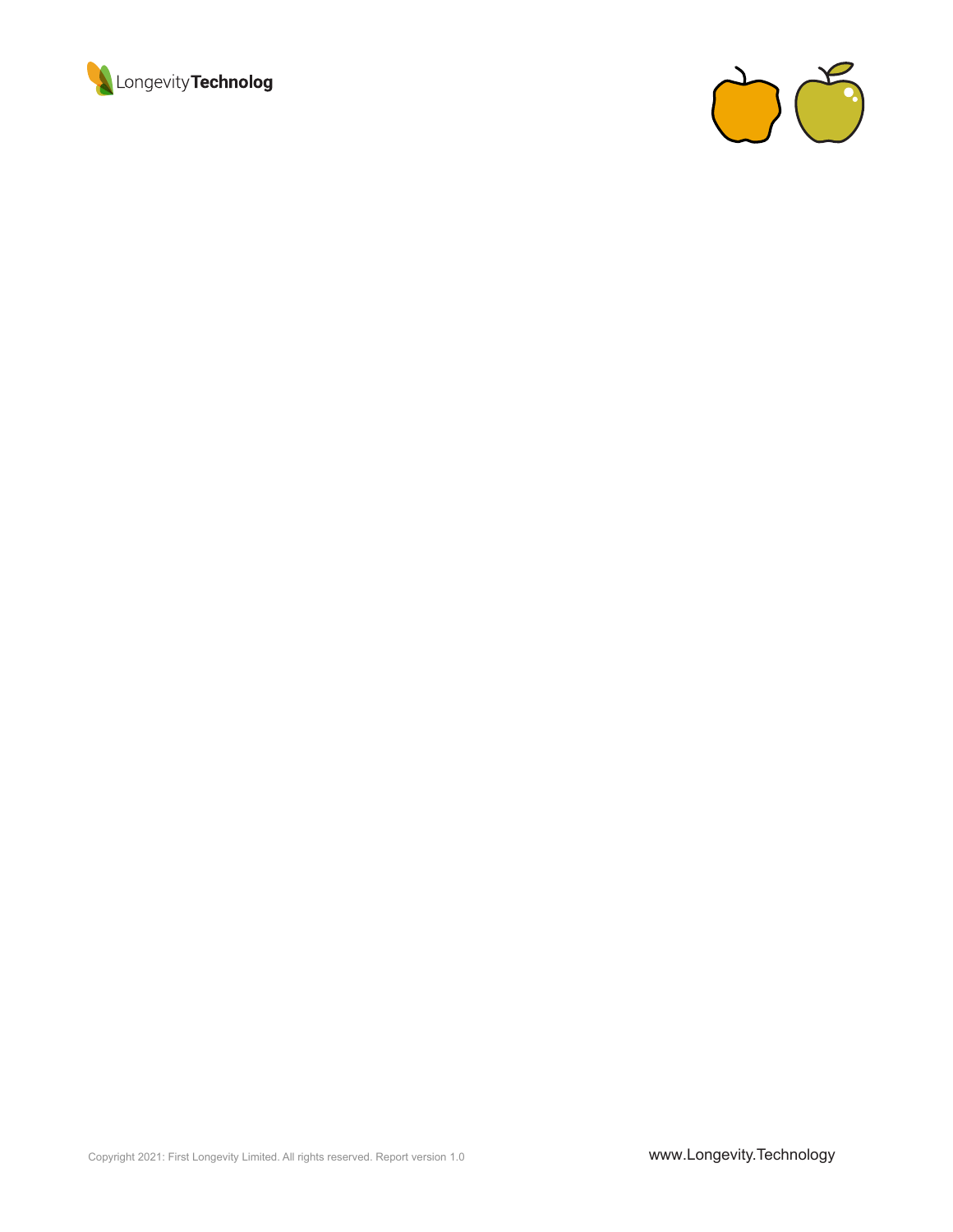

associated senescence subtypes



## **Pre-Clinical and Clinical Studies**



Cleara's drug candidates have been found to be efficacious in several independent oncology models using sensitive biomarkers that reflect the burden of target senescent subtypes and pharmacokinetic experiments to validate target occupation at desired location.

The third generation of FOXO4-based antisenescence drugs has shown efficacy in counteracting signs of chemotoxicity and restoring healthspan in mouse models for fast and natural aging (www.cell.com/cell/fulltext/S0092- 8674(17)30246-5). Metrics included fur density, behaviour, renal function and reducing senescent cell burden. A major improvement of Cleara's fourth generation FOXO4 peptides is improved ontarget binding, biomarker engagement and shelflife (from days to months), as well as improved plasma stability after administration. Cleara is currently in the process of selecting and validating its 4th generation candidate based on safety and efficacy readouts in oncology models.

Given the strong association between the markers of the "scarring" subtype of senescence cells and cancer cells, particularly in surviving cancer cells post chemo- or radiation therapy, there is the potential for stratifying oncology indications based on such markers and it also provides an opportunity for an ultra-targeted cancer therapy. Cleara is considering several endpoints for their clinical trials that are dependent on the type of cancer they ultimately target. This ranges from reduction in primary tumour volume to the prevention of metastases.

Cleara's strategy facilitates identification of novel senescent sub-population and disease relationships that can then be molecularly dissected to develop novel compounds (or iterate on existing ones) that target various disease states. Further, its biomarker discovery efforts will provide them with valuable data that can be used to optimise senotherapeutic strategies to ensure clinical trial success. In summary, Cleara is taking the necessary steps to improve the safety profile and potency of their flagship candidates in the efforts of translating results to individuals with therapy-resistant cancer and other chronic diseases.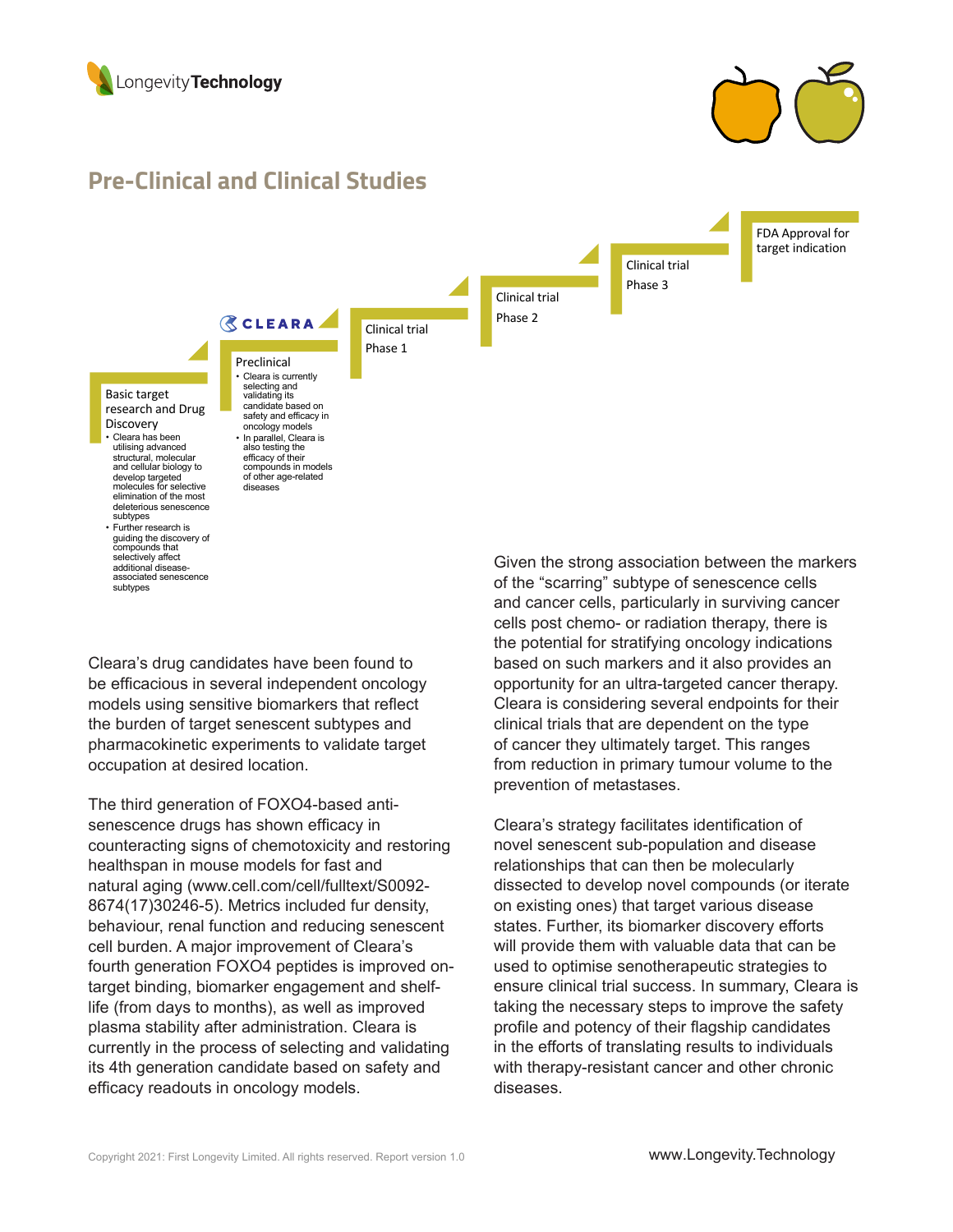



| <b>Technology Platform Analysis</b> | <b>Description</b>                                                                                                                                                     | <b>Cleara</b>                                                                                                                                                                                                                                                                                                                                                                                                                                            |
|-------------------------------------|------------------------------------------------------------------------------------------------------------------------------------------------------------------------|----------------------------------------------------------------------------------------------------------------------------------------------------------------------------------------------------------------------------------------------------------------------------------------------------------------------------------------------------------------------------------------------------------------------------------------------------------|
| <b>Class of Senotherapeutic</b>     | Senolytic, Senomodulator, SA-<br>immunomodulator, Senoblocker.                                                                                                         | Senolytic: Targeting a specific cellular mechanism<br>that prevents apoptosis in damages senescent<br>cells to restore induction of apoptosis in these cells<br>selectively.                                                                                                                                                                                                                                                                             |
| <b>Target specificity</b>           | Features of therapeutic that<br>facilitate targeting of senescent<br>cells without off-target effects;<br>dependent on senescent<br>biomarkers                         | Cleara Biotechnology utilises its advanced<br>structural, molecular and cellular biology know-<br>how to identify mechanisms specific to senescent<br>subtypes and design compounds to specifically<br>target these mechanisms.                                                                                                                                                                                                                          |
| <b>Delivery</b>                     | Approaches (local or systemic),<br>technologies (delivery vehicle),<br>and formulations needed to<br>safely and reliably deliver<br>therapeutic to its target.         | Cleara utilises a special chemical formulation<br>(D-Retro-Inverso cell penetrating peptides) with<br>significantly superior stability and plasma half-life,<br>that is administered via subcutaneous injection.                                                                                                                                                                                                                                         |
| Adaptability                        | Foundational technology that<br>can be utilised to systematically<br>improve, or build upon,<br>robustness of therapeutic.                                             | Cleara's deep know-how enables identification<br>and characterization of new senescence subtypes,<br>underlying mechanisms, and development of<br>targeted modulators.                                                                                                                                                                                                                                                                                   |
| Regulation                          | Context specific control over<br>therapeutic action once<br>it has reached its target<br>(spatial, temporal, sensitivity,<br>degradation).                             | Cleara's flagship product targets a particular<br>protein-protein interaction which is specific to<br>damaged senescent cell subtypes, ensuring<br>exclusive activity in the target cell type.                                                                                                                                                                                                                                                           |
| <b>Toxicity</b>                     | Level of damage that therapeutic<br>can cause to organism; can<br>include, but not limited to: off-<br>target effects, on-target side<br>effects, immunogenicity, etc. | Cleara is focused on specifically designing and<br>developing compounds that selectively target<br>mechanisms that are exclusively altered in distinct<br>senescent cell subtypes. The selective targeting,<br>which is limited to senescent subtypes, reduces<br>the potential for on-target side effects that may<br>contribute to toxicity, while the specific design for<br>a particular target limits the potential for off-target<br>side effects. |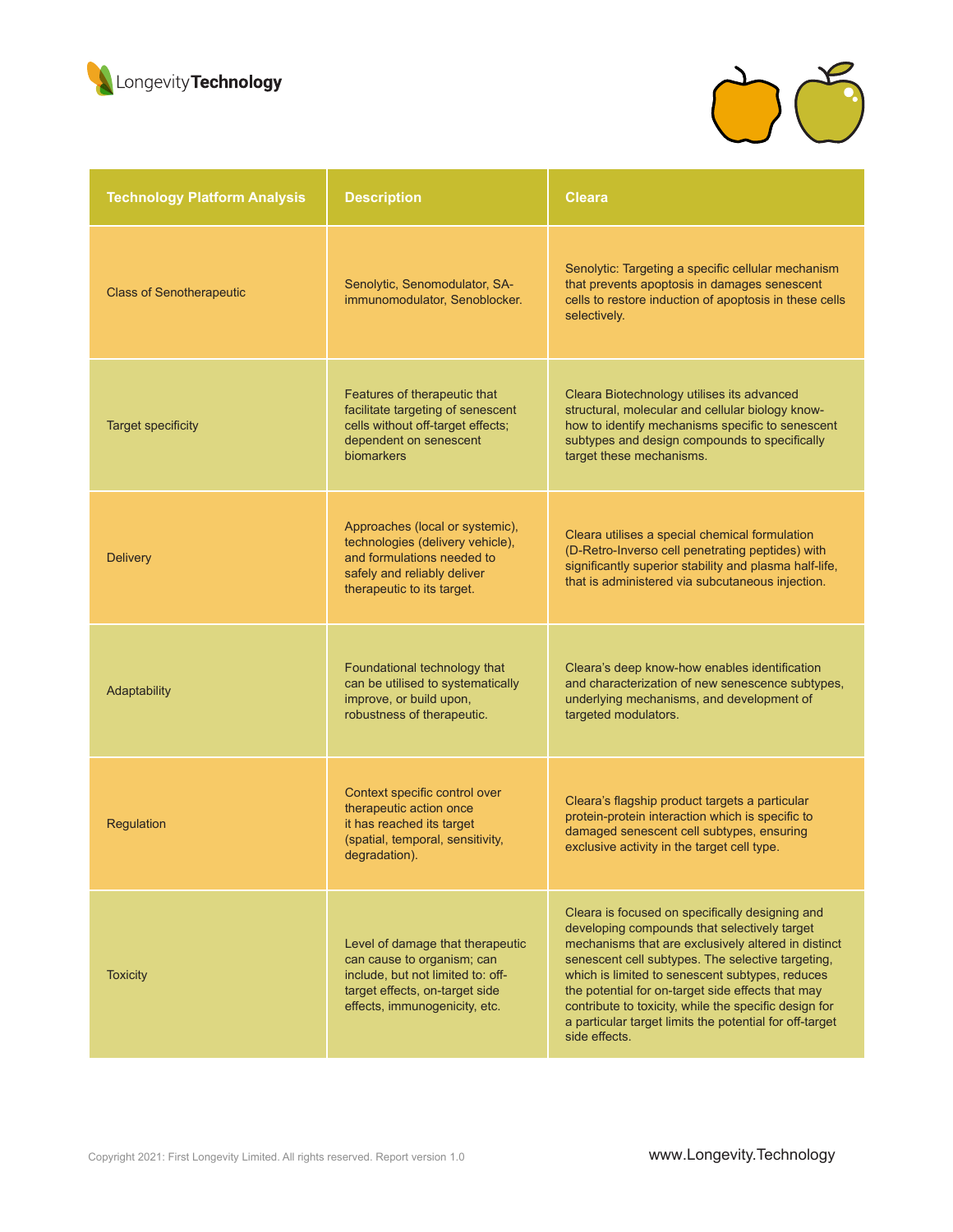

Cleara's platform technology is dependent on deep biomarker analysis of various senescent sub-populations that drive disease followed by the synthesis of novel compounds that target and clear these sub-populations based on biomarker profiles. It is Cleara's belief that their strongest and most important differentiator is the ability for patient selection based on a defined set of biomarkers. Cleara uses multiple biomarkers for efficacy, e.g. by advanced image-based mass cytometry, amongst others, on tissues and tumours. This greatly improves the power of senescent subtypedetection and patient selection which is critical for optimising efficacy and improving clinical trial outcomes.

# **Safety and Risks**

Many of the senolytic drugs used to clear senescent cells cause profound toxic side effects due to lack of specificity toward senescent cells or pathogenic senescent cell sub-populations. A large part of the issue is the challenge of characterising senescence heterogeneity and the overall lack of sensitive biomarkers for senescence. Cleara's founders built their technological and business strategy with the knowledge that there are no "golden bullets" that can target pathogenic senescent sub-populations for every single chronic disease. More personalised, niche directed approaches are required for the development of drug pipelines that are destined for clinical success.

Cleara uses high resolution biomarker characterisation to design senolytic drugs that target pathogenic subsets of senescent cells that accumulate a high amount of damage and are "precisely the type of cell that needs to be removed" for a given pathology (in this case, oncology applications). One major benefit of Cleara's therapeutic strategy is that the compounds in the drug pipeline are rigorously designed and the mechanism of action is carefully elucidated. This means Cleara can use biomarkers to predict senescent cell specific sensitivity to their



therapeutics. This has been successfully achieved with *in vitro* models, in 3D organoids and in mice.

According to Cleara, "markers that are being targeted by most other senotherapeutics are associated with phenotypes and processes in cells that may not need to be eliminated". This could lead to off-target effects and deleterious effects on physiology over time, especially if administered frequently. With their advanced biomarker imaging and bioinformatic technologies, Cleara aims to create a comprehensive and personalised senotherapeutic strategy that is optimised for patient safety and therapeutic success.

### **Target Market**

Cleara's flagship products are focused on targeting late-stage cancer which had a market size valued at \$63.18 billion in 2020 and is expected to reach \$161.67 billion by 2027, a CAGR of 12.3% from 2021 to 2027. Late-stage cancer is one of the major concerns in the healthcare sector due to its fast progression and high mortality rate. Treatment of late-stage cancer, which often involves metastasis, is often not curable and is mainly focused on providing palliative care. Market growth is driven by the rising incidence of cancer and the unmet medical needs of patients that are eager for more promising therapeutic options. Cleara's technological strategy which includes personalised biomarker profiling and precision targeting of senescent populations driving late-stage cancer pathology holds promise to have a big impact within a disease demographic that has had a very poor prognosis to date.

Given that damage-induced senescent cells have been identified in several tissues associated with age-related pathologies, particularly in cancer and fibrosis, Cleara has the potential to focus on several different target groups. In the near term, the company is focusing its efforts on patients with tumours that display a specific damage associated signature. Once this shows clinical success, the company can use its advanced bioinformatics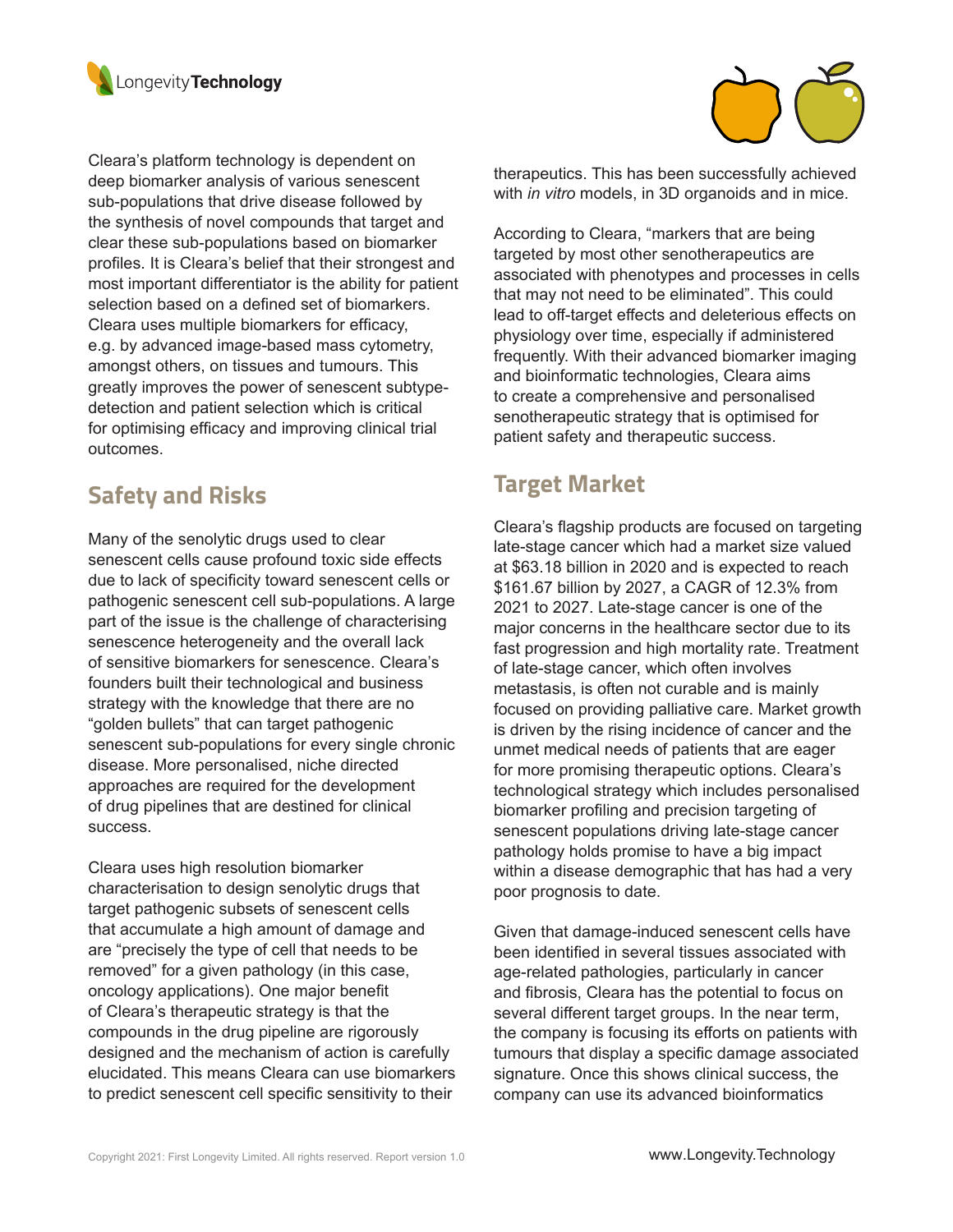

approaches and imaging technologies to expand their market and design novel peptides (or iterate on existing FOXO4 peptides) to target additional indications and mechanisms that are associated with various senescent sub-populations that drive disease.

### **Success Factors**

#### **Team and Reputation**

- Cleara Biotech has a strong team with proven expertise on understanding and targeting subtypes of senescence within the fields of structural biology (NMR, FA), molecular biology (protein-protein binding), cell biology, animal studies and pharmacology. Its C-suite covers multiple aspects of a successful senotherapeutic start-up including entrepreneurship, senescence subtype expertise, peptide design and optimisation, as well as business insights;
- Cleara operates as an umbrella company and greatly benefits from its relationship with founding investor Apollo Health Ventures and Cambrian BioPharma which remain deeply involved in guiding the company's overall strategy, R&D strategy and connecting with potential co-investors;
- Peter de Keizer is scientific founder and a leading expert in the field of aging and cellular senescence. Peter trained in the lab of Judith Campisi where he gained pioneering experience in the field of senescence. Peter is an associate professor of "Senescence in Cancer and Aging" at the University of Utrecht in Netherland and has several high impact and highly cited papers (Cell, Cancer Research, Oncogene, etc.) on senescence in cancer and aging. Peter's work has been featured in over 100 mainstream international media channels and he is a recurring guest on aging and senescence podcasts and panel discussions;
- Marco Demaria is co-founder of Cleara Biotech and a leading scientist in cellular and molecular biology, aging research, cancer and cellular senescence. Marco trained in the lab of Judith



Campisi, along with Peter de Keizer, and has several high impact and highly cited papers (Cancer Discovery, Nature Medicine, Cell) that have been largely influential in the field of senescence and cancer. Marco has served several roles as: scientific advisor to Deep Knowledge Life Sciences, consultant at Unity, editorial board member at Aging Cell, and associate professor at the European Research Institute for the Biology of Aging. Marco has an extraordinary track record in academic publications and his insights played a key role in the development of Cleara's scientific platform;

- Tobias Madl is a cofounder at Cleara and a leader in structural biology with expertise in biophysics, bioinformatics, metabolomics and molecular biology. Tobias is an associate professor and faculty member at multiple institutes across the globe where he studies and teaches about age related diseases and molecular medicines. Tobias has played a key role in the development of Cleara's drug design platform and therapeutic strategy;
- Cleara biotech benefits from a stellar advisory board, including Dr Yvonne Angell (pharmaceutical leader in synthetic and analytical chemistry), Professor Boudewijn Burgering (key opinion leader in the field of FOXO therapeutics), and Professor Onno Kranenburg and Dr Jeanine Roodhart, MD (experts in preclinical and clinical oncology, respectively).
- Cleara's key partnerships are a crucial component driving its success within the senotherapeutics field. Cleara has partnerships with three academic centres as well as being the industrial leader of three academic consortia. These partnerships play a critical role in Cleara's business and scientific strategy and help promote their mission, ensure capital and attract skilled experts into the company. Cleara's scientific founder Peter de Keizer regularly speaks at scientific and partnering conferences to promote the therapeutic potential of Cleara's programs;